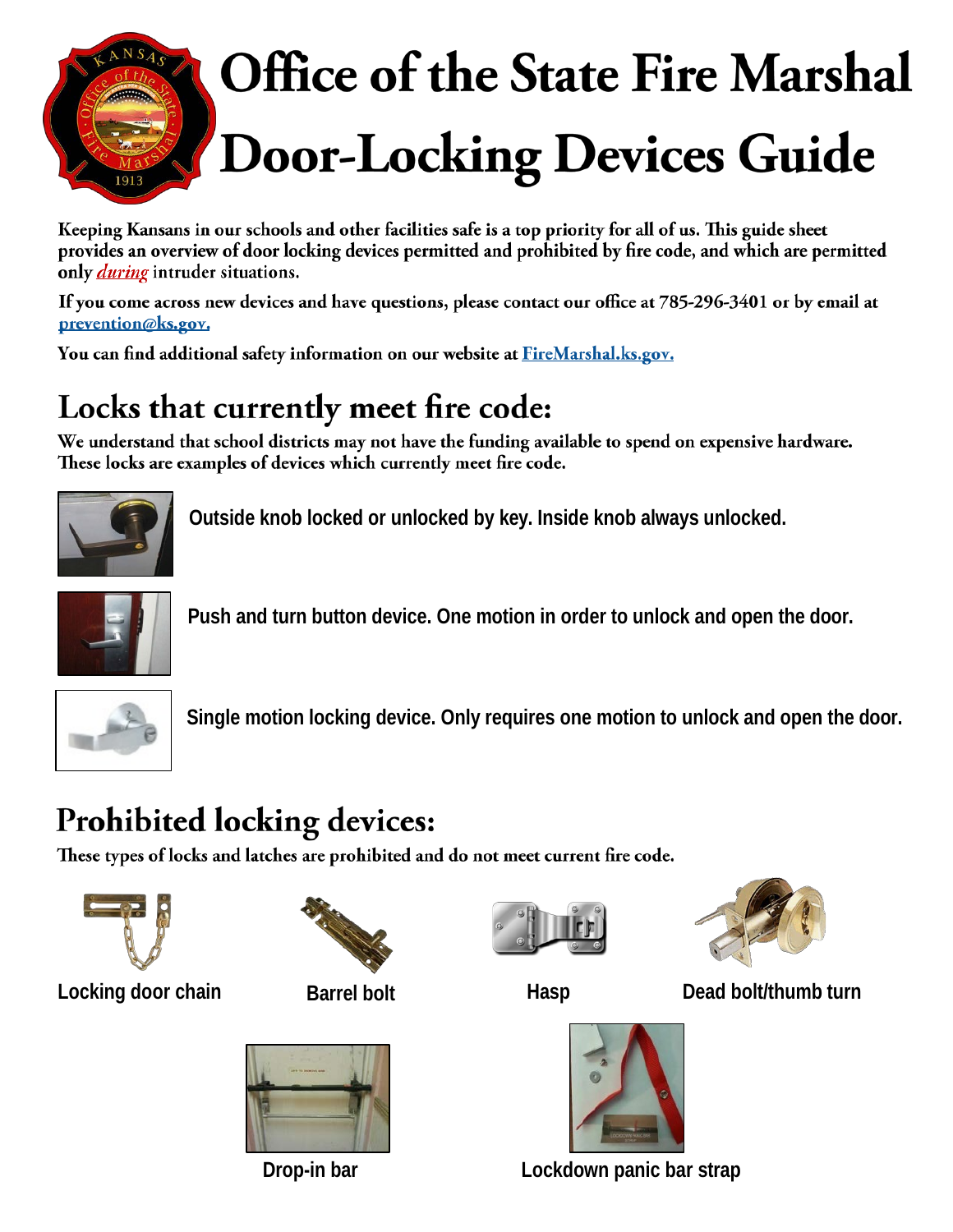## Acceptable devices only DURING intruder situations:

Devices such as the ones below may only be used in an actual active shooter or intruder situation and/or when drills are being performed.

- Acceptable devices should only be used after training of staff and students has been completed. ♦
- Barricading of classroom doors as recommended in ALICE training will be allowed. ♦
- Always be aware that students need the ability to get out in the event of fire. ♦

Having a clear and precise intruder plan that is practiced with local law enforcement and fire departments will help ensure the best protection for students and faculty.

*Fire Door Armor* enables teachers to immediately lock a door from inside the classroom, as well as allowing first responders to unlock from the outside.



*Strip Magnets* allow a teacher to quickly secure their classroom by removing the strip magnet from the frame, which latches the door.





*Nightlock Lockdown* enables teachers to immediately lock a door from inside the classroom.





*Guardian Angel Door Security Device* works on OPEN IN, OPEN OUT and DOUBLE DOOR applications.





\*\*Homemade lockdown devices that function like ones already approved by our office can be used in place of ones listed here. Please submit the device you are wanting to use to our office, and then we will get back with the school to let them know whether it has been approved. Contact [prevention@ks.gov](mailto:prevention@ks.gov) for more information.